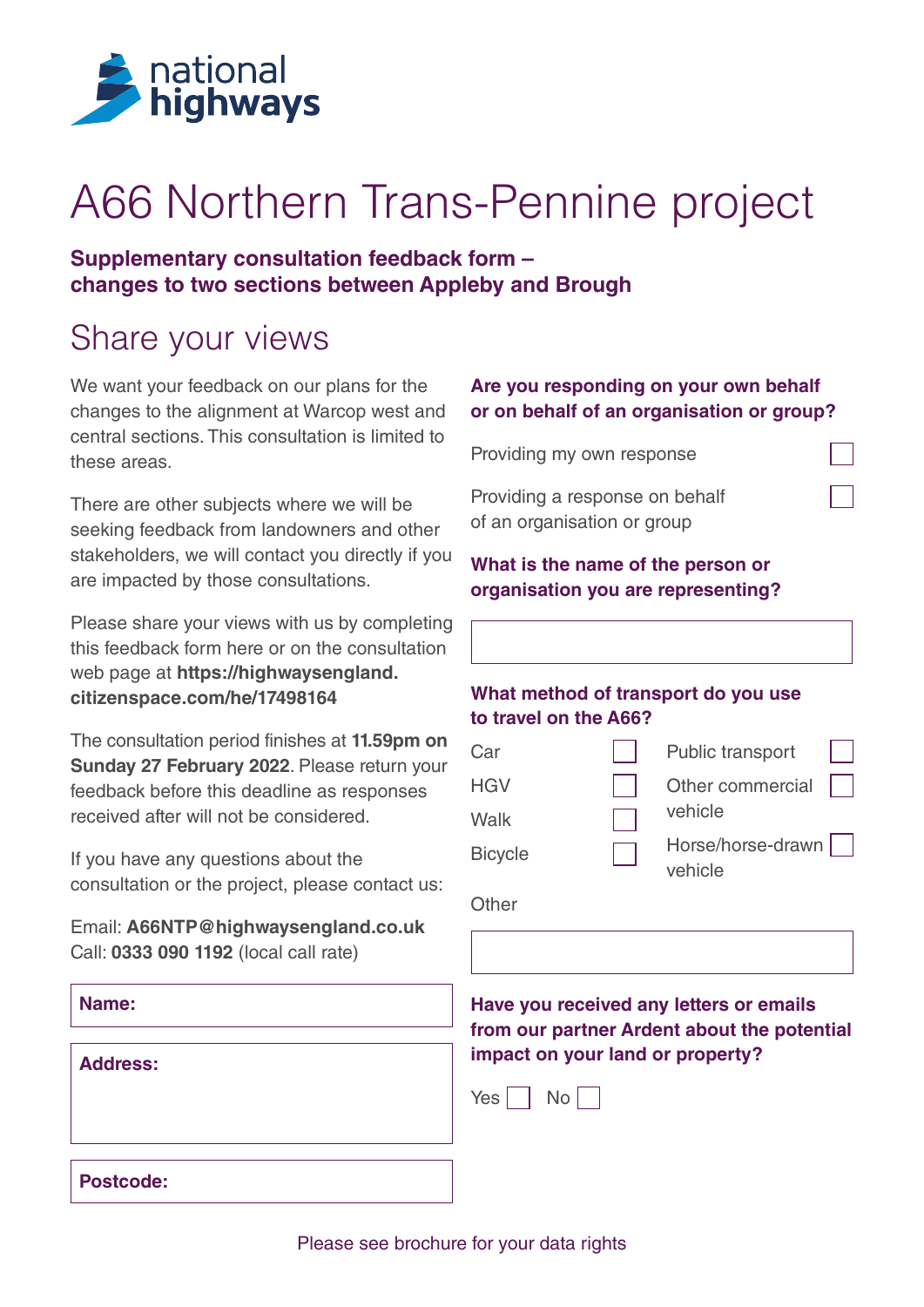### Warcop West



### **Q1 Do you agree with the proposed changes to the western section of route as it passes the Sandford junction?**

Yes \No \No preference [

#### **Please provide any information that supports your answer above.**

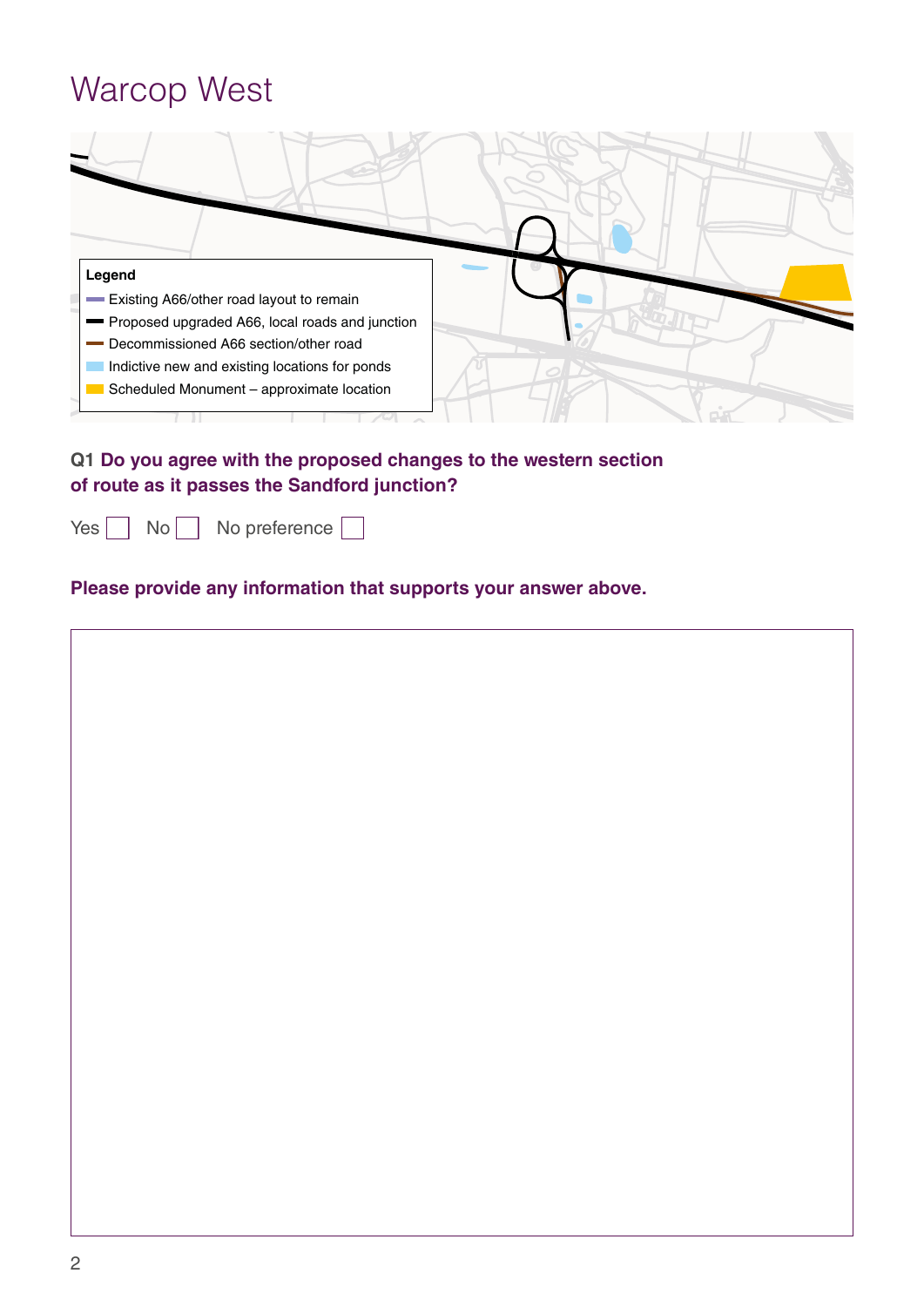## Warcop Central

| Cringle<br>Beck                                 | <b>Moor Beck</b> |
|-------------------------------------------------|------------------|
| Legend                                          |                  |
| Existing A66/other road layout to remain        |                  |
| Proposed upgraded A66, local roads and junction |                  |
| Decommissioned A66 section/other road           |                  |

**Q2 Do you agree with the proposed changes to the central section as it crosses Moor Beck?**

|  | $Yes \n\begin{array}{ c c c c c } \n\hline\nNo \n\end{array}$ No preference $\begin{array}{ c c c c c } \n\hline\n\end{array}$ |  |
|--|--------------------------------------------------------------------------------------------------------------------------------|--|
|  |                                                                                                                                |  |

### **Please provide any information that supports your answer above.**